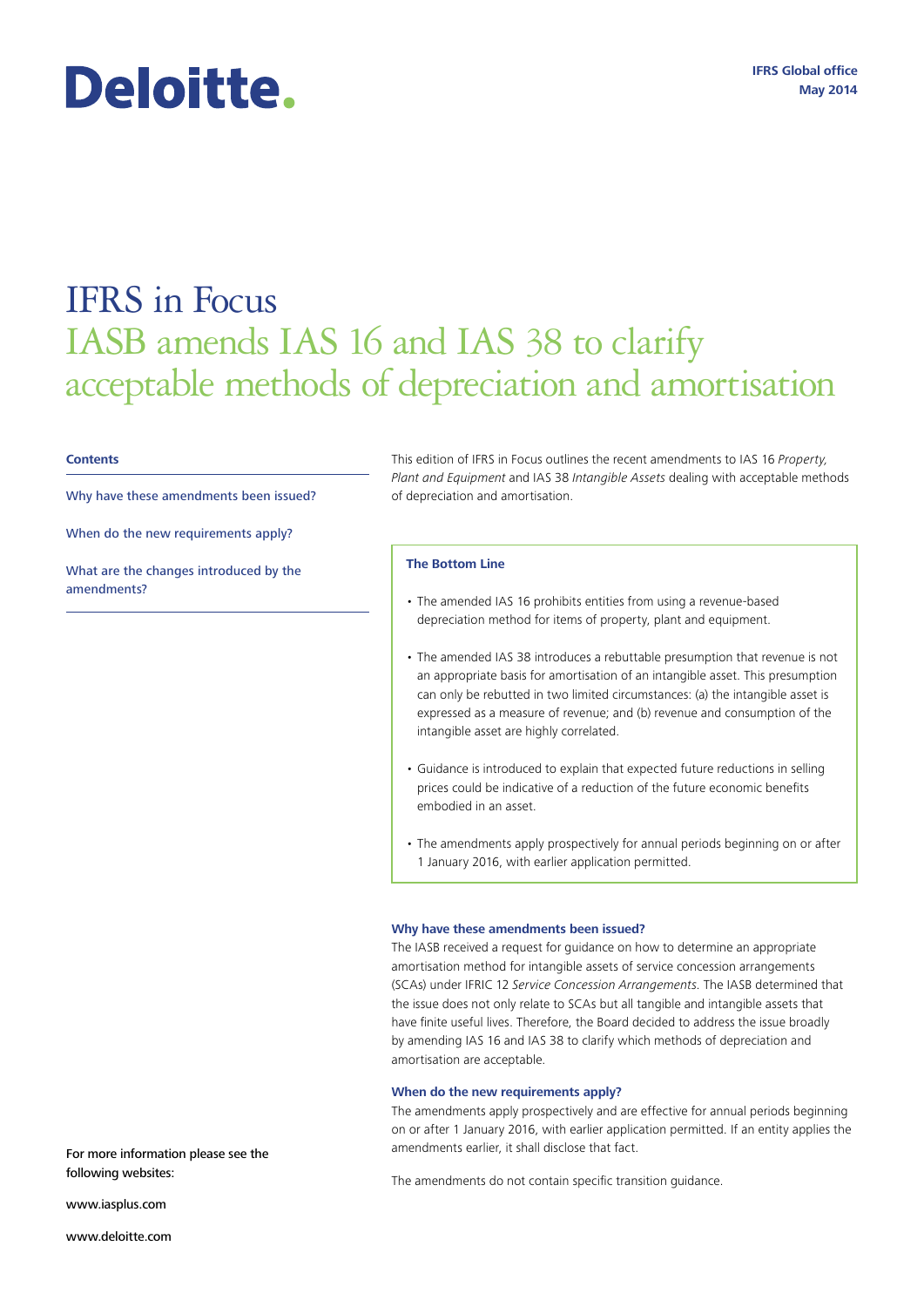### **What are the changes introduced by the amendments?**

### Amendments to IAS 16 *Property, Plant and Equipment*

The Board decided to amend IAS 16 to explicitly prohibit revenue-based depreciation for property, plant and equipment. Depreciation should reflect the expected pattern of consumption of the future economic benefits of the asset. A depreciation method based on revenue allocates an asset's depreciable amount based on revenues generated in an accounting period as a proportion of total expected revenues during the asset's useful life.

The amendments clarify that there are multiple factors that influence revenue and that not all of these factors are related to the way the asset is used or consumed. The amended guidance lists other inputs and processes, selling activities, changes in sales volumes and prices and inflation as examples of such factors. Revenue therefore reflects a pattern of economic benefits that are generated from operating the business rather than the economic benefits that are being consumed through use of the asset.

### **Observation**

The Exposure Draft (ED) for these amendments proposed to state in the Basis for Conclusions that there are limited circumstances in which a revenue-based method would give the same result as a 'units of production' method. However, respondents to the ED found this to be contradictory with the proposed amendments to the Standard. The IASB therefore decided not to add this exception to the Basis for Conclusions of the final amendments.

The amendments also explain that future reductions in the selling prices of the output produced by using an asset could be an indicator of technical or commercial obsolescence of the asset and, therefore, of a reduction of the future economic benefits embodied in the asset. The Basis for Conclusions confirms that the diminishing balance method is capable of reflecting such a reduction in economic benefits.

### Amendments to IAS 38 *Intangible Assets*

The amendments to IAS 38 introduce a rebuttable presumption that a revenue-based amortisation method for intangible assets is inappropriate for the same reasons as set out above for the amendments to IAS 16.

However, under the amendments, this rebuttable presumption can be overcome in two limited circumstances when:

- the intangible asset is expressed as a measure of revenue, i.e. when the predominant limiting factor inherent in an intangible asset is the achievement of a contractually specified revenue threshold; or
- it can be demonstrated that revenue and the consumption of economic benefits of the intangible asset are highly correlated.

In these circumstances, revenue expected to be generated from the intangible asset can be an appropriate basis for amortisation of the intangible asset.

The amendments explain that the predominant limiting factor might be a predetermined amount of time, number of units produced or a fixed total amount of revenue to be generated. The amendments include two examples in which a revenue threshold is the predominant limiting factor inherent in an intangible asset: a concession to explore and extract gold from a gold mine and the right to operate a toll road, for which the contract expires when a fixed total amount of cumulative revenue from the sale of gold or tolls charged is reached, respectively. Identifying the predominant limiting factor that is inherent in an intangible asset could be a starting point for determining the appropriate basis for amortisation. However, another basis may be appropriate if it more closely reflects the expected pattern of consumption of economic benefits.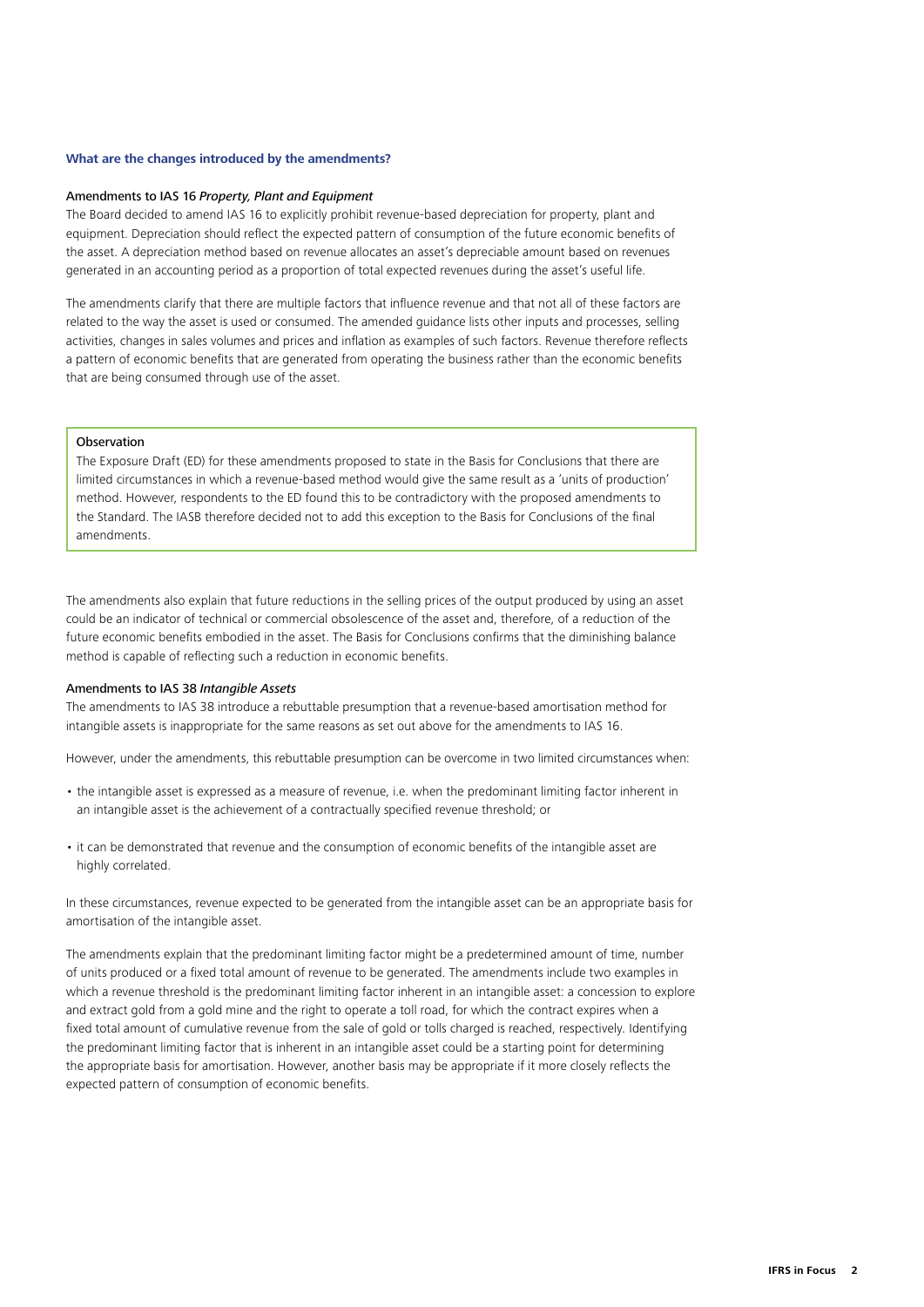# Observation

The amendments to IAS 38 related to amortisation methods based on revenue are less strict than the corresponding amendments to IAS 16. While the amended IAS 38 includes a rebuttable presumption, the amended IAS 16 prohibits revenue-based depreciation. The IASB noted that the circumstances in which a revenue-based amortisation method for intangible assets is acceptable are not likely to arise in respect of items of property, plant and equipment.

The amended IAS 38 contains the same guidance as that in the amended IAS 16 set out above, which explains that future reductions in selling prices of the output produced by using an asset may indicate a reduction of the future economic benefits embodied in the asset.